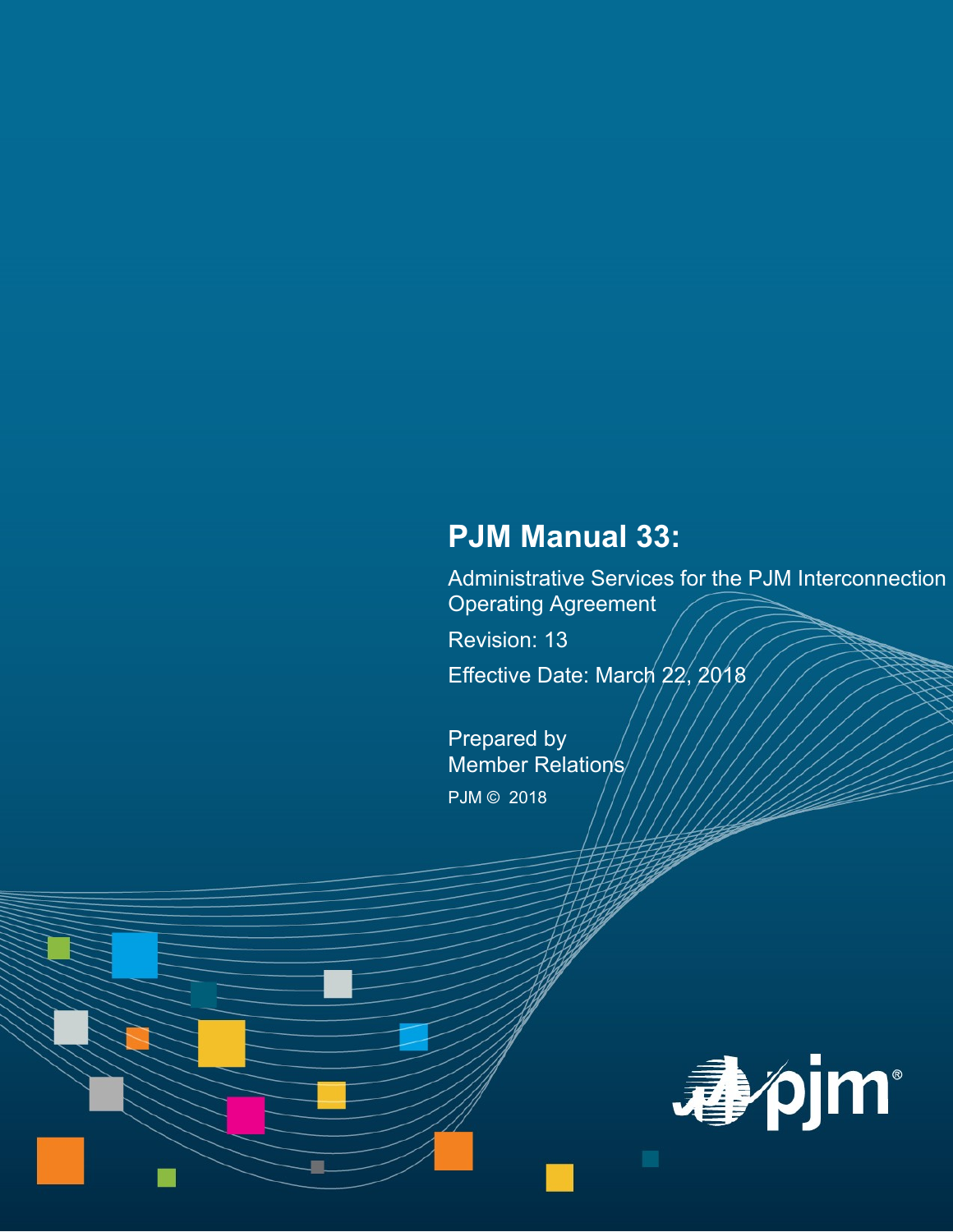

# **Table of Contents**

| Section 1: Operating Agreement of PJM Overview 8 |  |
|--------------------------------------------------|--|
|                                                  |  |
|                                                  |  |
|                                                  |  |
|                                                  |  |
|                                                  |  |
|                                                  |  |
|                                                  |  |
|                                                  |  |
|                                                  |  |
|                                                  |  |
|                                                  |  |
|                                                  |  |
|                                                  |  |
|                                                  |  |
|                                                  |  |
|                                                  |  |
|                                                  |  |
|                                                  |  |
|                                                  |  |
|                                                  |  |
|                                                  |  |
|                                                  |  |
|                                                  |  |
|                                                  |  |
|                                                  |  |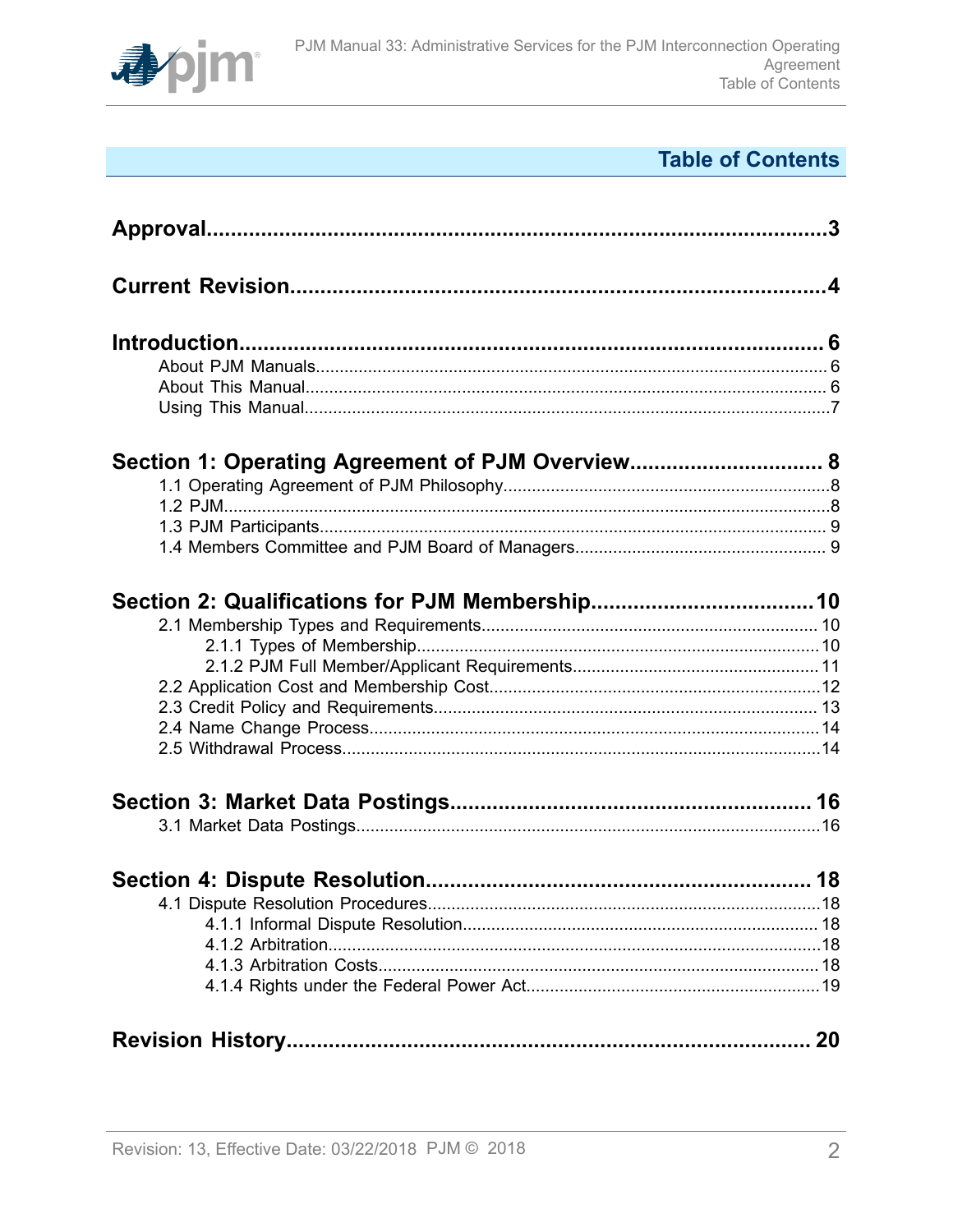

# <span id="page-2-0"></span>**Approval**

Approval Date: 04/18/2018 Effective Date: 03/22/2018

Anita Patel, Manager

Knowledge Management Center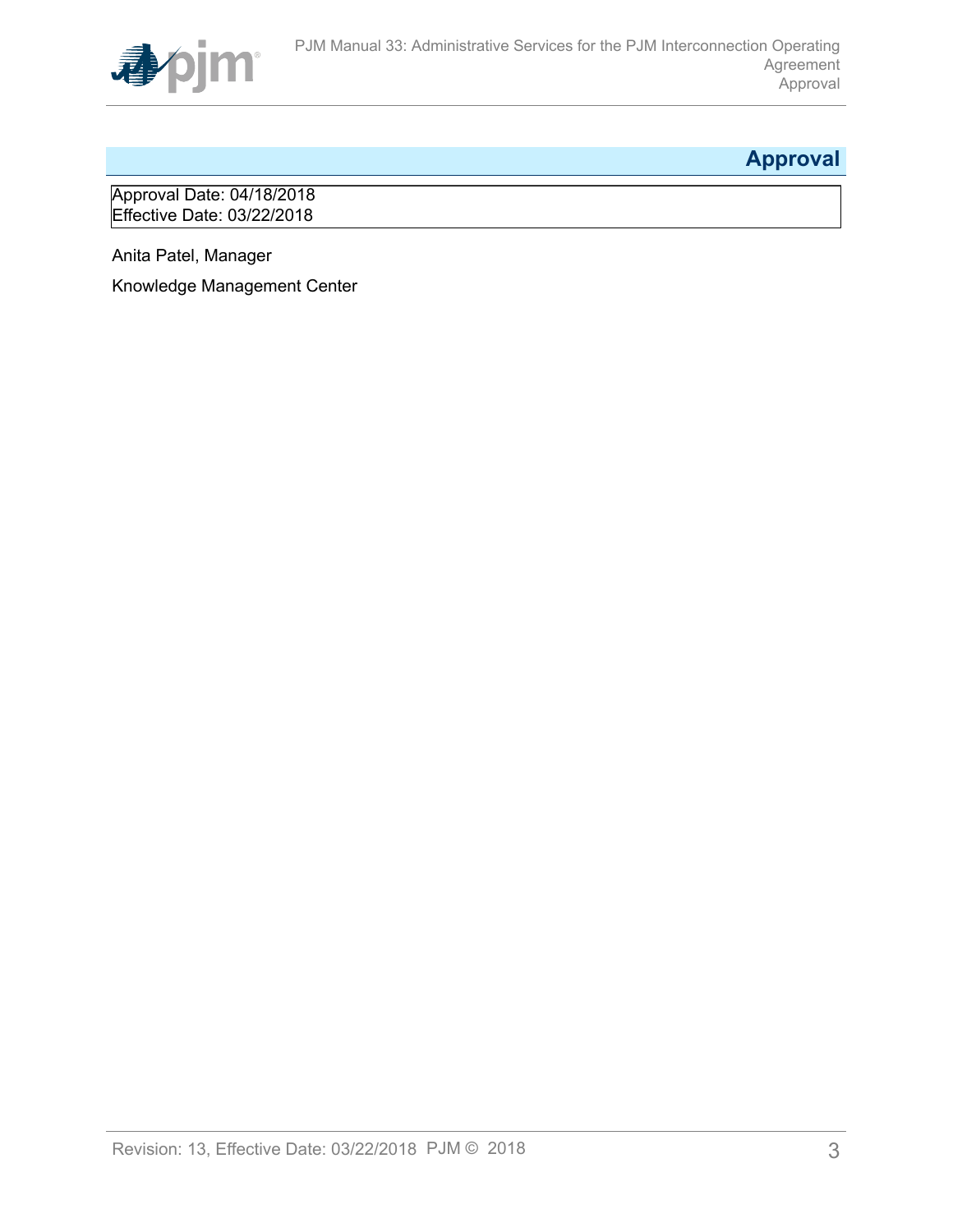

## <span id="page-3-0"></span>**Current Revision**

### **Revision 13 (03/22/2018):**

- Cover to Cover Periodic Review
- Changed ownership for this manual to Anita Patel, Manager, Knowledge Management **Center**
- Updated Headers to reflect correct manual name and section names
- Changed references from "PJM Interconnection, L.L.C." to "PJM"
- Changed references from "Interconnection Agreement" to "Operating Agreement"
- Changed references from "Interconnection Operating Agreement" to "Operating Agreement"
- Changed references from "PJM Participant" to "PJM Member"
- Introduction: added clarity between the dispute resolution procedures covered in the Tariff and this manual and those covered in the Operating Agreement
- Section 1.4: Removed section and introduction and moved language to M34
- Section 2.1: Removed Requirements for Application section and added Membership Types and Requirements
- Section 2.1.1: Removed Data to Be Supplied section and added Types of Membership
- Section 2.1.2: Removed Associate Membership section and added PJM Member/ Applicant Requirements
- Section 2.2: Removed Analysis of Submitted Data and added Application and Membership Cost
- Section 2.3: Removed Effective Date, Termination & Withdrawal Process section and added Credit Policy and Credit Requirements with updates
- Section 2.4: Removed Integration of New Applicant and added Name Change Process
- Section 2.5: Removed Application Cost and Membership Cost and added Withdrawal Process
- Section 2.6: Credit Policy and Credit Requirements This section was updated and moved to Section 2.3
- Section 2.6.1: Background This section was removed
- Section 3.1: This section was removed because the information contained is redundant information that is explicitly provided in the Operating Agreement, Reliability Assurance Agreement, or Tariff.
- Section 3.2: This section was removed because the information contained is redundant information that is explicitly provided in the Operating Agreement, Reliability Assurance Agreement, or Tariff.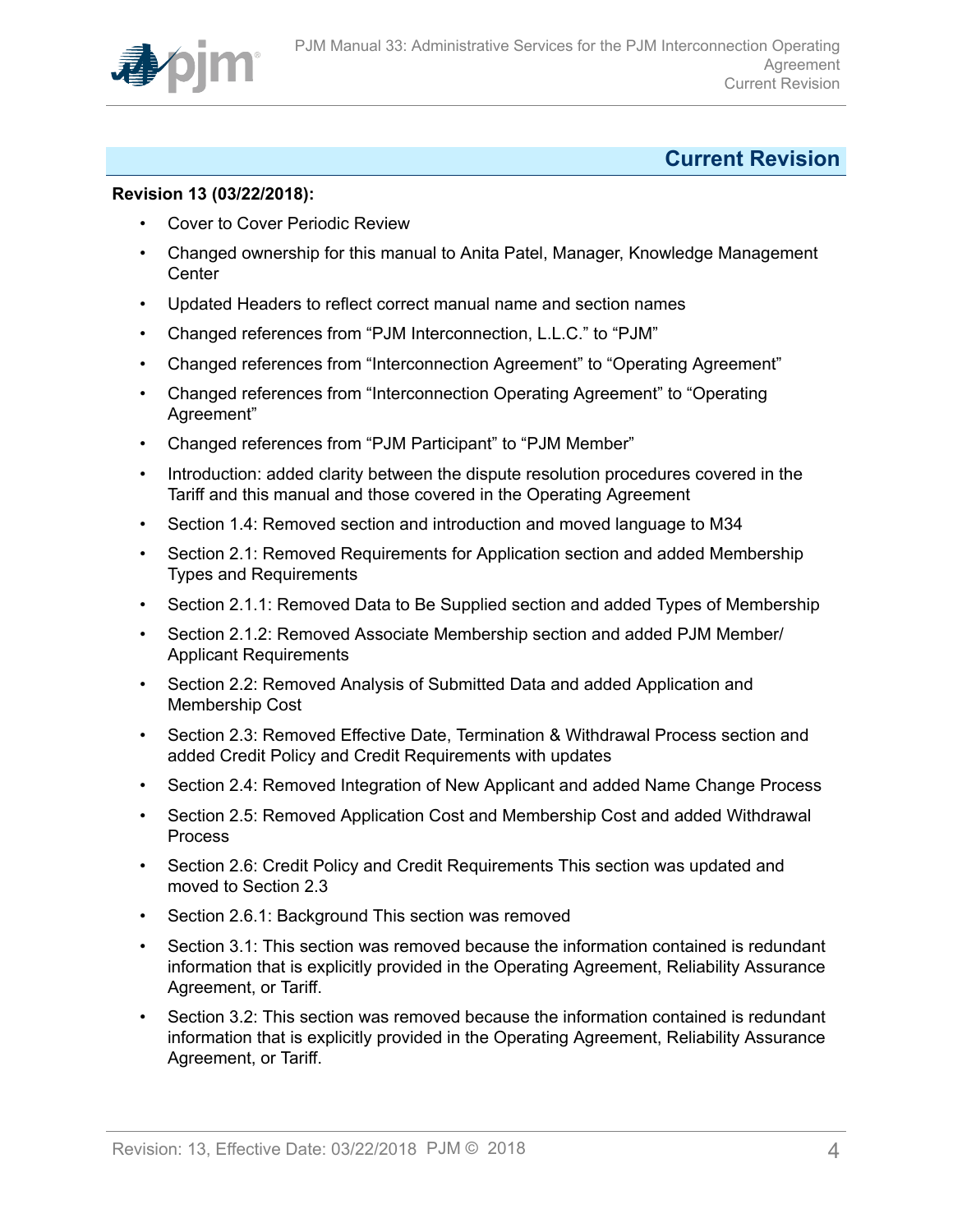

- Section 3.3: This section was removed because the information contained is redundant information that is explicitly provided in the Operating Agreement, Reliability Assurance Agreement, or Tariff.
- Section 3.4: This section was removed because this information is wholly contained in the PJM Manual for Control Center & Data Exchange Requirements
- Section 3.5: Renumbered to Section 3.1
- Section 4.1: Removed; covered in OA 8.2.1
- Section 4.2: Removed; covered in OA section 1 Definitions
- Section 4.3: Removed; irrelevant to this document
- Section 4.4: Removed; first two paragraphs moving to M34. Sector challenge covered in OA 8.1.3
- Section 4.5: Removed; covered in OA sections 8.6, 8.6.1, and 8.6.3
- Section 4.6: Removed; covered in OA sections 7.1 and 7.2
- Renumbered Section 5 Dispute Resolution to Section 4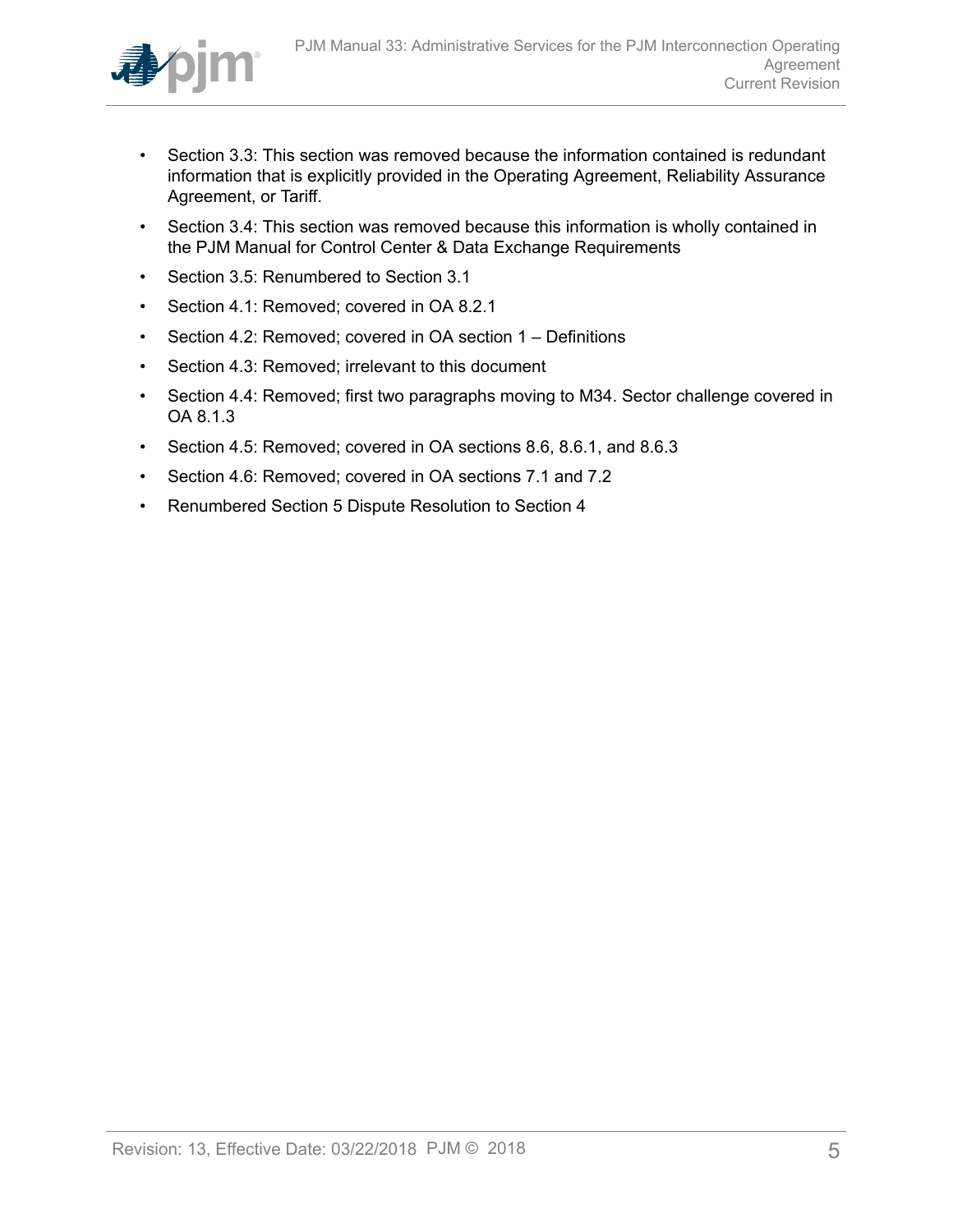

### <span id="page-5-0"></span>**Introduction**

Welcome to the **PJM Manual for Administrative Services for the PJM Interconnection Operating Agreement**. In this introduction, you will find the following information:

- What you can expect from the PJM Manuals in general (see "About PJM Manuals").
- What you can expect from this PJM Manual (see "About This Manual").
- How to use this manual (see "Using This Manual").

### <span id="page-5-1"></span>**About PJM Manuals**

The PJM Manuals are the instructions, rules, procedures, and guidelines established by PJM for the operation, planning, and accounting requirements of PJM and the PJM Energy Market. The manuals are grouped under the following categories:

- **Energy Market**
- Regional Transmission Planning Process
- Transmission
- Reserve
- Accounting and Billing
- Administrative
- Miscellaneous Manuals

For a complete list of all PJM manuals, go to the Library section on PJM.com.

### <span id="page-5-2"></span>**About This Manual**

The **PJM Manual for Administrative Services for the PJM Interconnection Operating Agreement** is one of a series of manuals within the PJM group of manuals. This manual focuses on administrative issues including the qualifications for new applicants, the application procedure, PJM Market Data Postings and dispute resolution.

#### The **PJM Manual for Administrative Services for the PJM Interconnection Operating Agreement** consists of four sections. The sections are as follows:

- Section 1: Operating Agreement of PJM Overview
- Section 2: Qualifications for PJM Membership
- Section 3: PJM Services
- Section 4: Dispute Resolution

#### **Intended Audience**

The intended audiences for the **PJM Manual 33 for Administrative Services for the PJM Interconnection Operating Agreement** are:

• Applicants for the Operating Agreement of PJM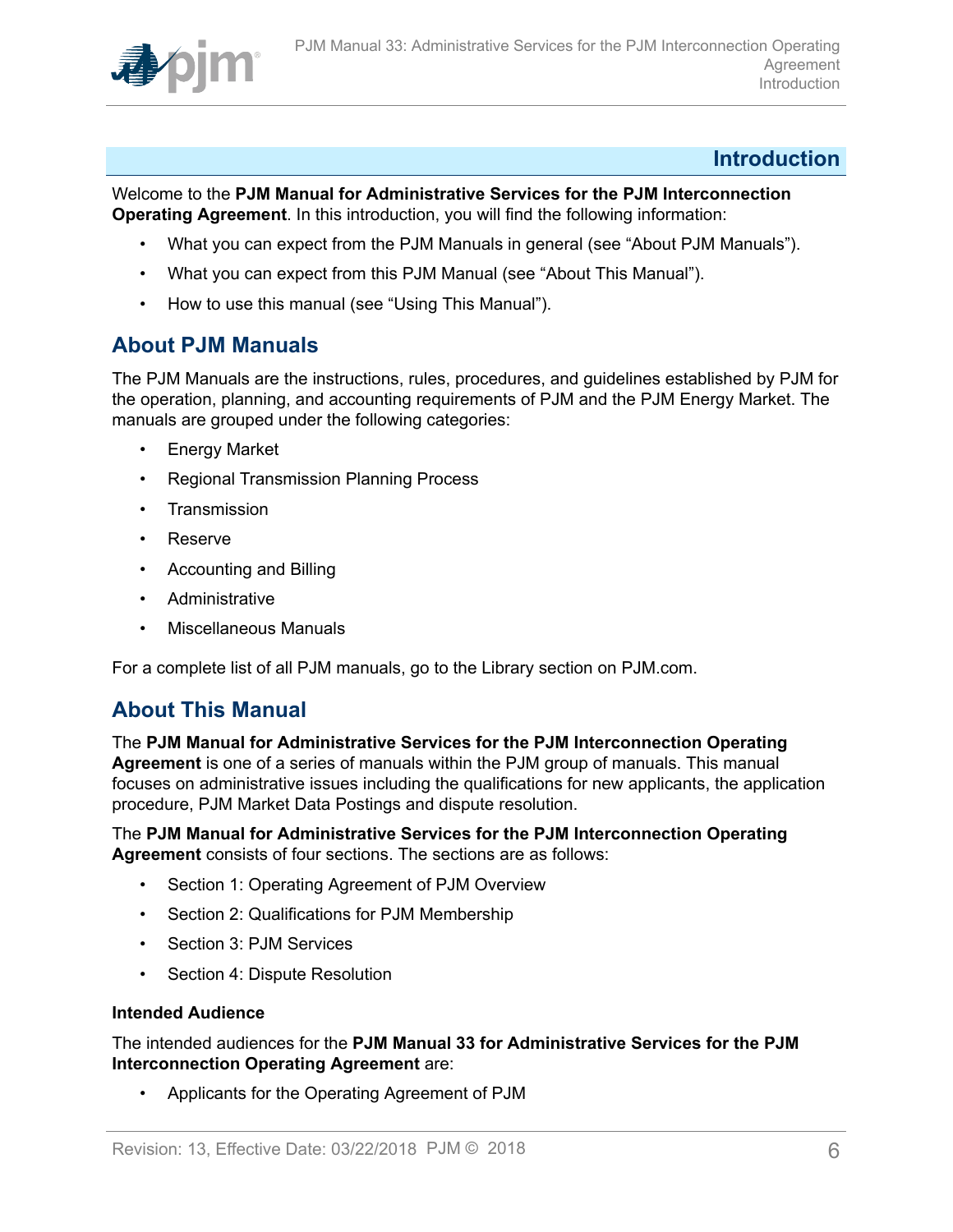

- Participants in the Operating Agreement of PJM
- PJM staff

### **References**

The references to other documents that provide background or additional detail directly related to the **PJM Manual for Administrative Services for the PJM Interconnection Operating Agreement** are the following:

- Operating Agreement of PJM (<http://www.pjm.com/library/governing-documents.aspx>)
- PJM Open Access Transmission Tariff ([http://www.pjm.com/library/governing](http://www.pjm.com/library/governing-documents.aspx)[documents.aspx\)](http://www.pjm.com/library/governing-documents.aspx)
- Agreement Among the PJM Transmission Owners to Provide a PJM RTO-wide Open Access Tariff (Transmission Owners Agreement) ([http://pjm.com/media/documents/](http://www.pjm.com/library/governing-documents.aspx) [merged-tariffs/toa42.pdf\)](http://www.pjm.com/library/governing-documents.aspx)
- Reliability Assurance Agreement [\(http://www.pjm.com/library/governing](http://www.pjm.com/library/governing-documents.aspx)[documents.aspx\)](http://www.pjm.com/library/governing-documents.aspx)
- Regional Transmission Guide for Oasis and Transmission Reservations

This manual does not supersede the formal requirements of any of the referenced documents.

## <span id="page-6-0"></span>**Using This Manual**

Each section of this manual begins with an overview and the philosophy is reflected in the way material is organized. The following bullet points provide an orientation to the manual's structure.

#### **What You Will Find In This Manual**

- A table of contents
- An approval page that lists the required approvals and the revision history.
- Sections containing the requirements for application for membership in the interconnection agreement, explaining PJM and members committee responsibilities, and describing dispute resolution procedures.
- Definition of the costs of application for membership and the on-going costs of interconnection agreement participation.
- An link containing the membership forms necessary to become a signatory to the operating agreement of PJM [\(http://www.pjm.com/about-pjm/member-services/member](http://www.pjm.com/about-pjm/member-services/member-forms.aspx)[forms.aspx](http://www.pjm.com/about-pjm/member-services/member-forms.aspx)).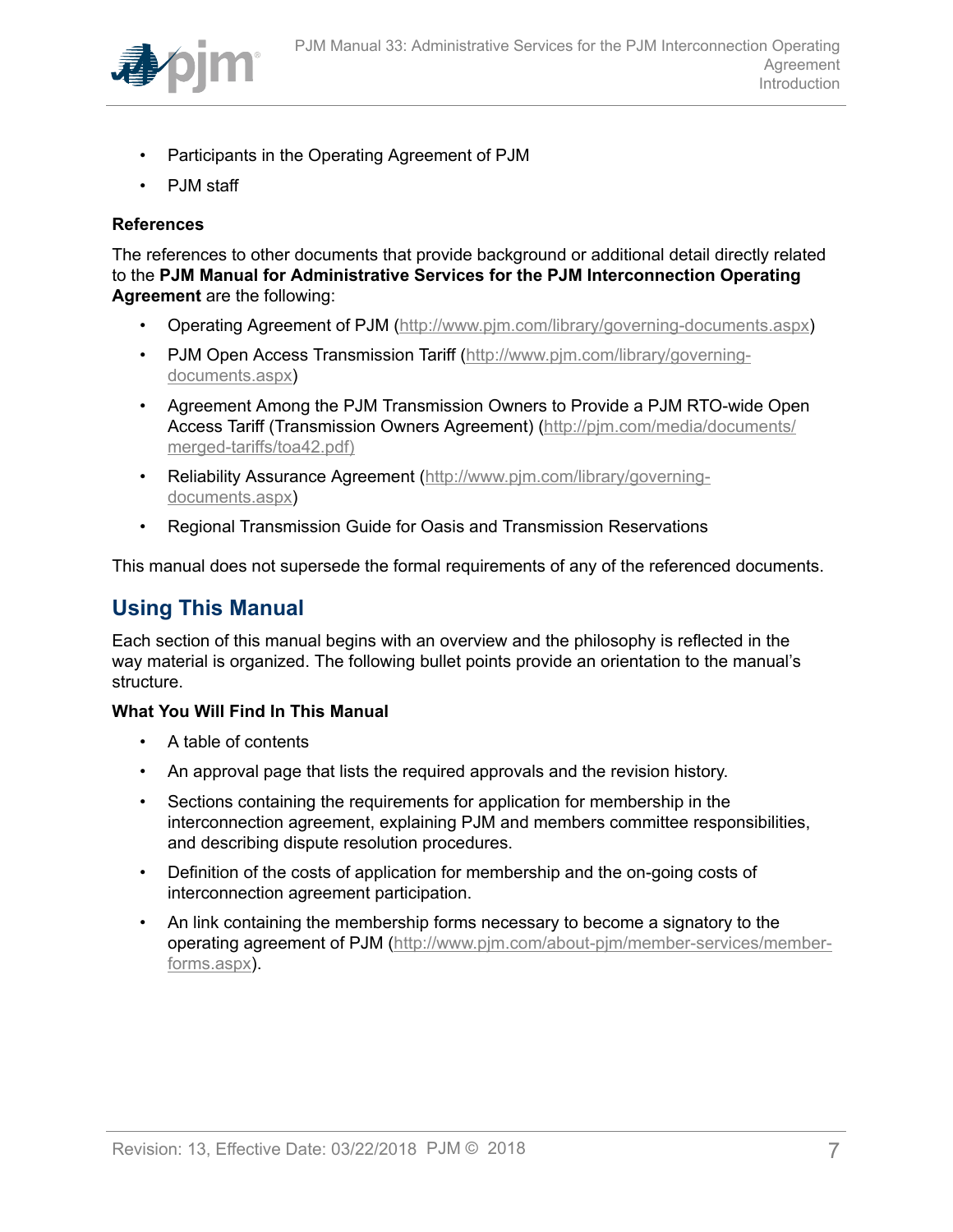

# <span id="page-7-0"></span>**Section 1: Operating Agreement of PJM Overview**

Welcome to the Operating Agreement of PJM Overview section of the **PJM Manual for Administrative Services for the PJM Interconnection Operating Agreement.** In this section, you will find the following information:

- A description of the philosophy of the Operating Agreement of PJM (see "Operating Agreement of PJM Philosophy").
- A description of the role of the PJM with respect to the Operating Agreement of PJM (see "PJM").
- A description of Operating Agreement of PJM Participants (see "PJM Participants").
- A description of the role of the Members Committee (see "Members Committee & PJM Board of Managers").

### <span id="page-7-1"></span>**1.1 Operating Agreement of PJM Philosophy**

Signatories ("PJM Participants") to the Operating Agreement of PJM ("the Agreement"), dated March 31, 1997, enter into this Agreement to facilitate coordinated operation of their electric systems and interchange of electric capacity and energy, to ensure the efficient operation of an energy market based on the PJM Open Access Transmission Tariff ("the Tariff"), and to share Capacity Resources with other PJM Participants to reduce overall reserve requirements, all consistent with the reliable planning, design and operation of PJM Participants' Transmission Facilities. The supply systems of the PJM Participants function as coordinated, electrically interconnected supply systems that operate as a single control area, the PJM RTO.

### <span id="page-7-2"></span>**1.2 PJM**

PJM assists Participants with the management and administration of the Operating Agreement. PJM is responsible for satisfying the following functions:

- Monitoring the operation of PJM
- Coordinating the operation of Transmission Facilities
- Administering the PJM Open Access Transmission Tariff
- Directing the operation of the Bulk Power Supply Facilities
- Coordinating Emergency operations and procedures
- Billing, collecting and dispersing charges associated with the Operating Agreement

The PJM Member Relations department (telephone 610-666-8980) also provides the following services to PJM Participants:

- Assisting new applicants to prepare the information required by the application process;
- Providing training for new signatories to the Operating Agreement;
- Offering on-going member support and training.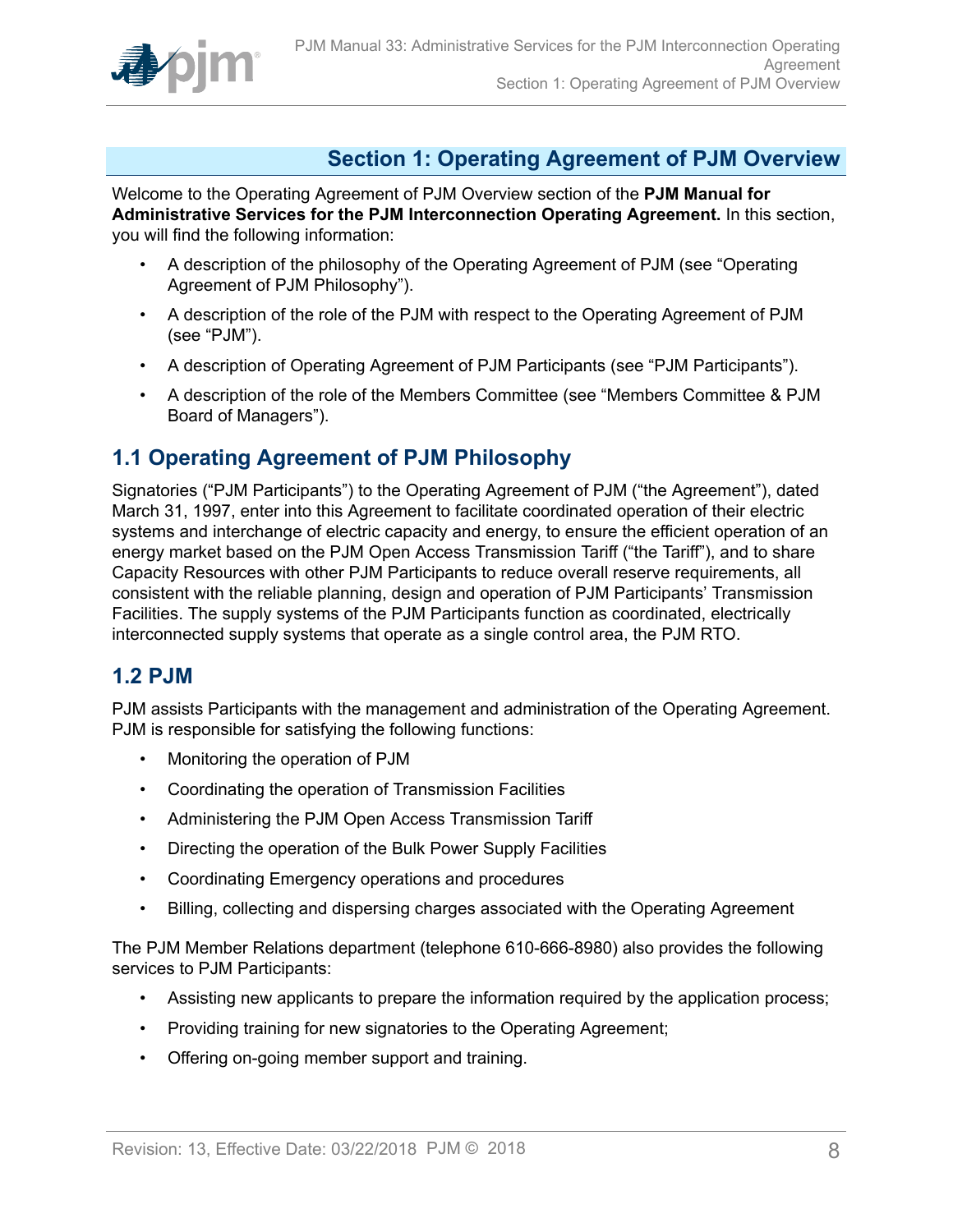

# <span id="page-8-0"></span>**1.3 PJM Participants**

Each signatory to the Operating Agreement of PJM must either be a Transmission Owner within the PJM RTO or an Eligible Customer under the Tariff and must be engaged in buying, selling, or transmitting electric energy in or through the Interconnection (or intend to do so). Eligible Customers include electric utilities, Regional Transmission Owners, power marketers, Federal power marketing agencies, entities generating electric energy for resale and retail customers taking unbundled Transmission Service.

# <span id="page-8-1"></span>**1.4 Members Committee and PJM Board of Managers**

The Members Committee is responsible for the performance of the Operating Agreement of PJM. It is responsible for performing the following functions:

- Monitoring the performance of the Operating Agreement of PJM
- Monitoring PJM's operations
- Establishing fees and costs for application to and operation of the Operating Agreement
- Resolving conflicts related to the Operating Agreement
- Overseeing the activities of subcommittees established under the Operating Agreement

Each PJM Participant has one Primary Representative and up to three Alternate Representatives on the Members Committee with the authority to act for that PJM Participant. The Members Committee has five Sectors, one Sector each for Generation Owners, Other Suppliers, Transmission Owners, Electric Distributors, and End-Use Customers. Each PJM Participant may vote in only one of these sectors for which it qualifies. See section 2.1.2, PJM Full Member/Applicant Requirements for sector definitions.

The PJM Board of Managers is composed of nine voting members elected by the Members Committee. The PJM Board of Managers has the authority to supervise all matters pertaining to the PJM and is responsible for preparing and adopting the operating and capital budgets for PJM. The PJM Board of Managers appoints the President and CEO of PJM who directs and manages all of the staff and operations of PJM and reports to the PJM Board of Managers.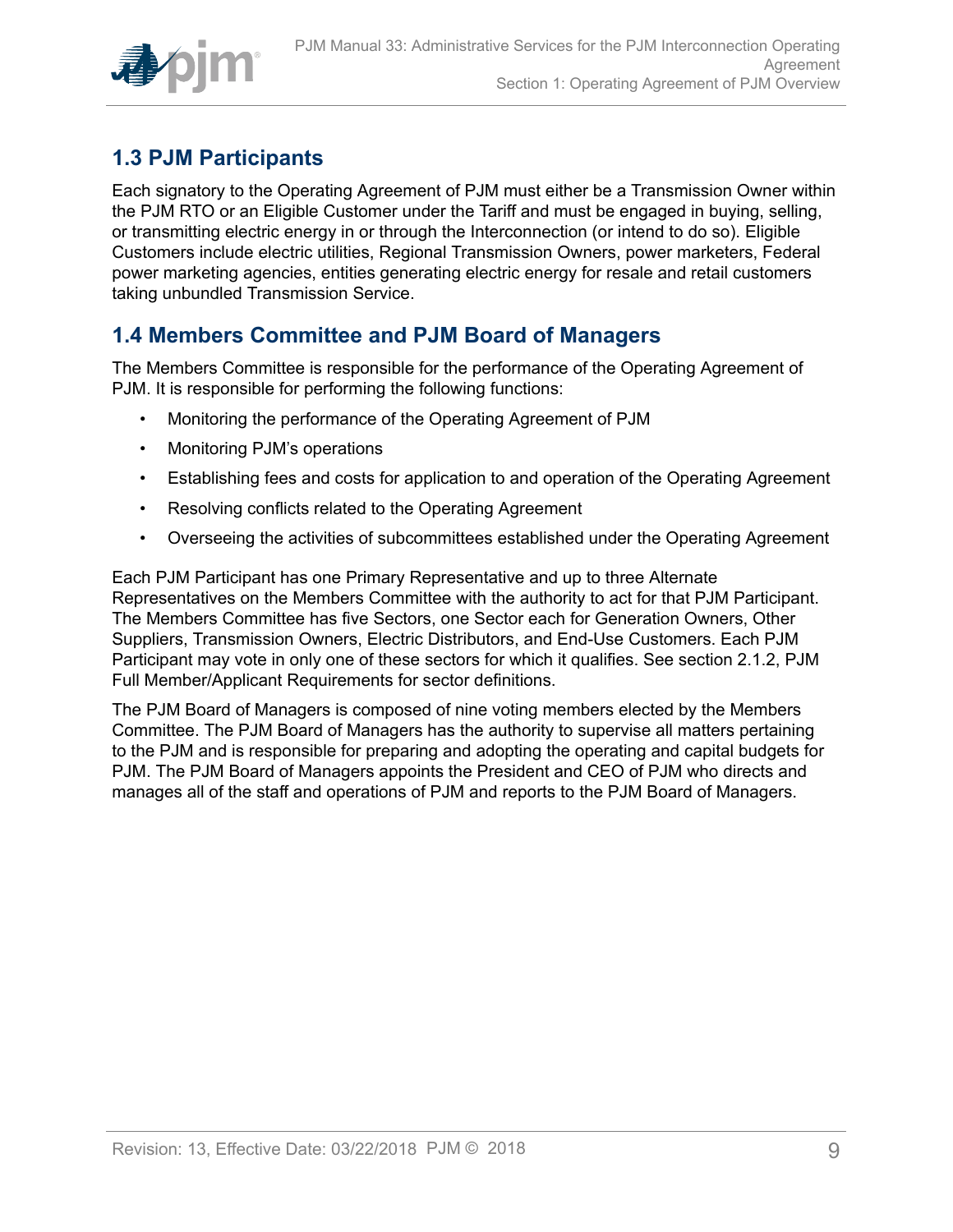

# <span id="page-9-0"></span>**Section 2: Qualifications for PJM Membership**

Welcome to the Qualifications for PJM Membership section of the **PJM Manual for Administrative Services for the PJM Interconnection Operating Agreement,** you will find the following information:

- Descriptions of the different membership types
- A description of the requirements for qualification as a signatory to the Operating Agreement of PJM (see "Requirements for Application").
- A chart describing the Application Cost and Membership Cost based upon the membership type selected by an applicant
- An explanation of the credit policy and credit requirements
- An explanation of the name change process and list of documents that are required to complete the name change
- An explanation of the withdrawal process

### <span id="page-9-1"></span>**2.1 Membership Types and Requirements**

PJM Interconnection has five different types of membership. The requirements of each specific membership type are outlined in our Operating Agreement, which governs the operation of the electric system in the PJM region.

Mr. Andrew Ott President & CEO PJM Interconnection, L.L.C. 2750 Monroe Blvd. Audubon, PA 19403

### <span id="page-9-2"></span>**2.1.1 Types of Membership**

- Primary (Voting) Members: are able to participate in the competitive wholesale electricity market and vote at the Markets and Reliability Committee (MRC) and the Members Committee (MC) in one of the five sectors: Transmission Owner, Generation Owner, Other Supplier, End User Customer, or Electric Distributor. Primary/Voting Members are responsible for paying the Annual Membership fee of \$5,000.00
- Affiliate Members: are in the same 'family' of companies as a Primary/Voting Member and have voting rights at the senior task forces and lower level committee meetings. However, Affiliate Members do not have voting rights at the MRC and MC meetings. Affiliate members are able to participate in the competitive wholesale electricity market. Affiliate Members do not pay the Annual Membership fee, as this is covered by the Primary/Voting Member they designate.
- Ex Officio (State Office of Consumer Advocates): have voting rights at the Members Committee as part of the End User Customer sector. Ex Officio members are responsible for paying their annual due amount of \$500.00.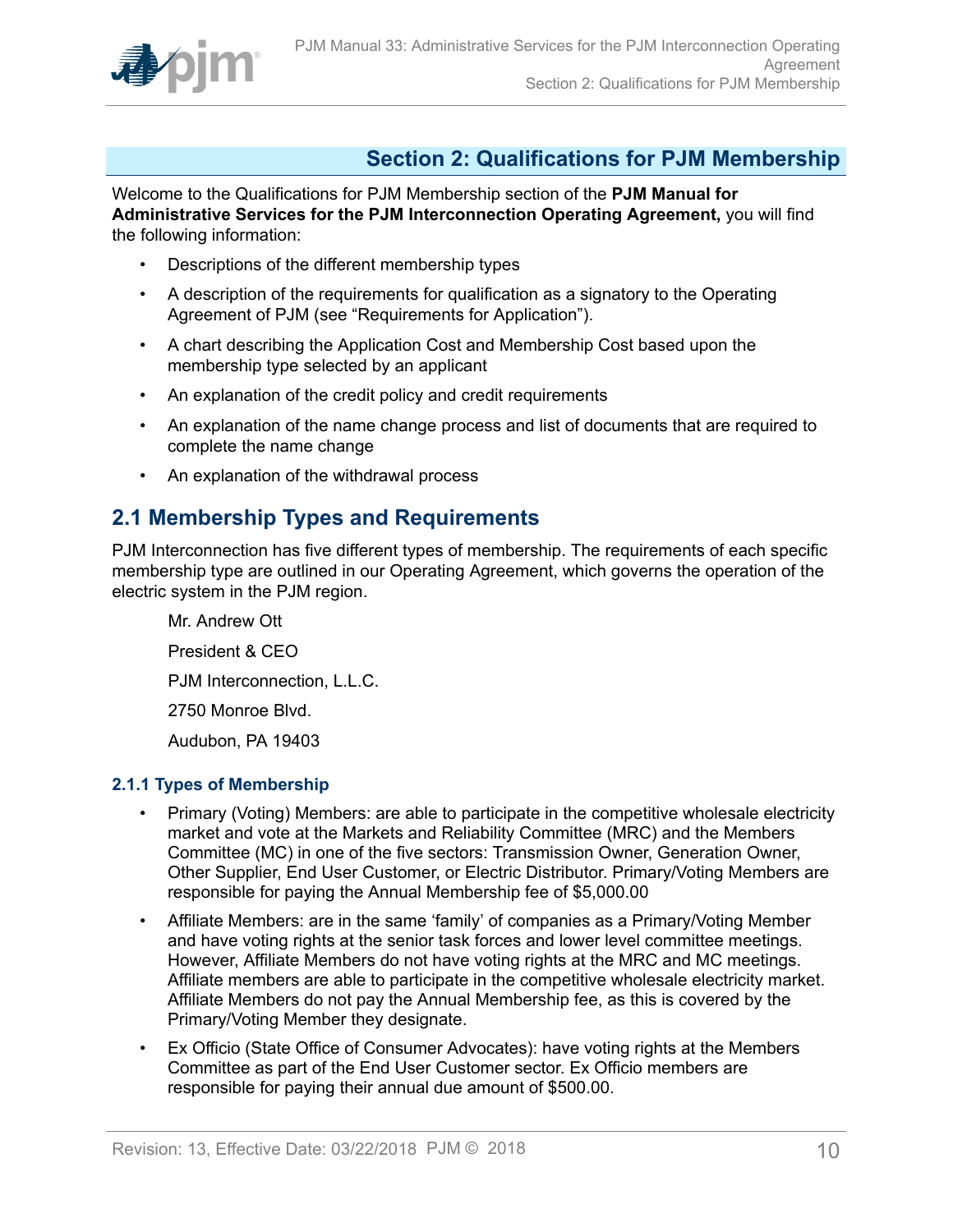

- Associate Members: do not have voting rights in any stakeholder activities, committees, or task forces. Associate Members do not participate in PJM Markets. Associate Members are responsible for paying their annual due amount of \$2,500.00
- Special Members (Emergency Customer Load Reduction Program): are granted 'special membership' for purposes of participating in PJM's Emergency Load Reduction Program. Special Members do not have voting rights and are responsible for paying their annual due amount of \$500.00.

### <span id="page-10-0"></span>**2.1.2 PJM Full Member/Applicant Requirements**

Full PJM Members must meet the definition and qualify for one of the five sectors as described in PJM's Operating Agreement (Transmission Owner, Generation Owner, Other Supplier, End User Customer, or Electric Distributor):

- 1. Transmission Owner (TO): shall mean a Member that owns or leases with rights equivalent to ownership Transmission Facilities and is a signatory to the PJM Transmission Owners Agreement. Taking transmission service shall not be sufficient to qualify a Member as a Transmission Owner
- 2. Generation Owner (GO): shall mean a Member that is primarily a retail end-user of electricity that owns generation may qualify as a Generation Owner if: (1) the generation resource is the subject of a FERC-jurisdictional interconnection agreement or wholesale market participation agreement within PJM; (2) the average physical unforced capacity owned by the Member and its affiliates over the five Planning Periods immediately preceding the relevant Planning Period exceeds the average PJM capacity obligation of the Member and its affiliated over the same time period; and (3) the average energy produced by the Member and its affiliates within PJM over the five Planning Periods immediately preceding the relevant Planning Period exceed the average energy consumed by the Member and its affiliates within PJM over the same time period.
- 3. Other Supplier (OS): shall mean a Member that is (i) engaged in buying, selling or transmitting electric energy, capacity, ancillary services, financial transmission rights or other services available under PJM's governing documents in or through the Interconnection or has a good faith intent to do so, and (ii) does not qualify for the Generation Owner, Electric Distributor, Transmission Owner or End-Use Customer sectors. The PJM Board is composed of nine voting members elected by the Members Committee. The PJM Board has the authority to supervise all matters pertaining to the PJM and is responsible for preparing and adopting the Operating and Capital Budgets for PJM. The PJM Board appoints the President of PJM who directs and manages all of the staff and operations of PJM and reports to the PJM Board
- 4. End-Use Customer (EUC): shall mean a Member that is a retail end-user of electricity within the PJM Region. A Member that is a retail end-user that owns generation may qualify as an End-Use customer if: (1) the average physical unforced capacity owned by the Member and its affiliates in the PJM Region over the five Planning Periods immediately preceding the relevant Planning Period does not exceed the average PJM capacity obligation for the Member and its affiliates over the same time period; or (2) the average energy produced by the Member and its affiliates within the PJM Region over the five Planning Periods immediately preceding the relevant Planning Period does not exceed the average energy consumer by that Member and its affiliates within the PJM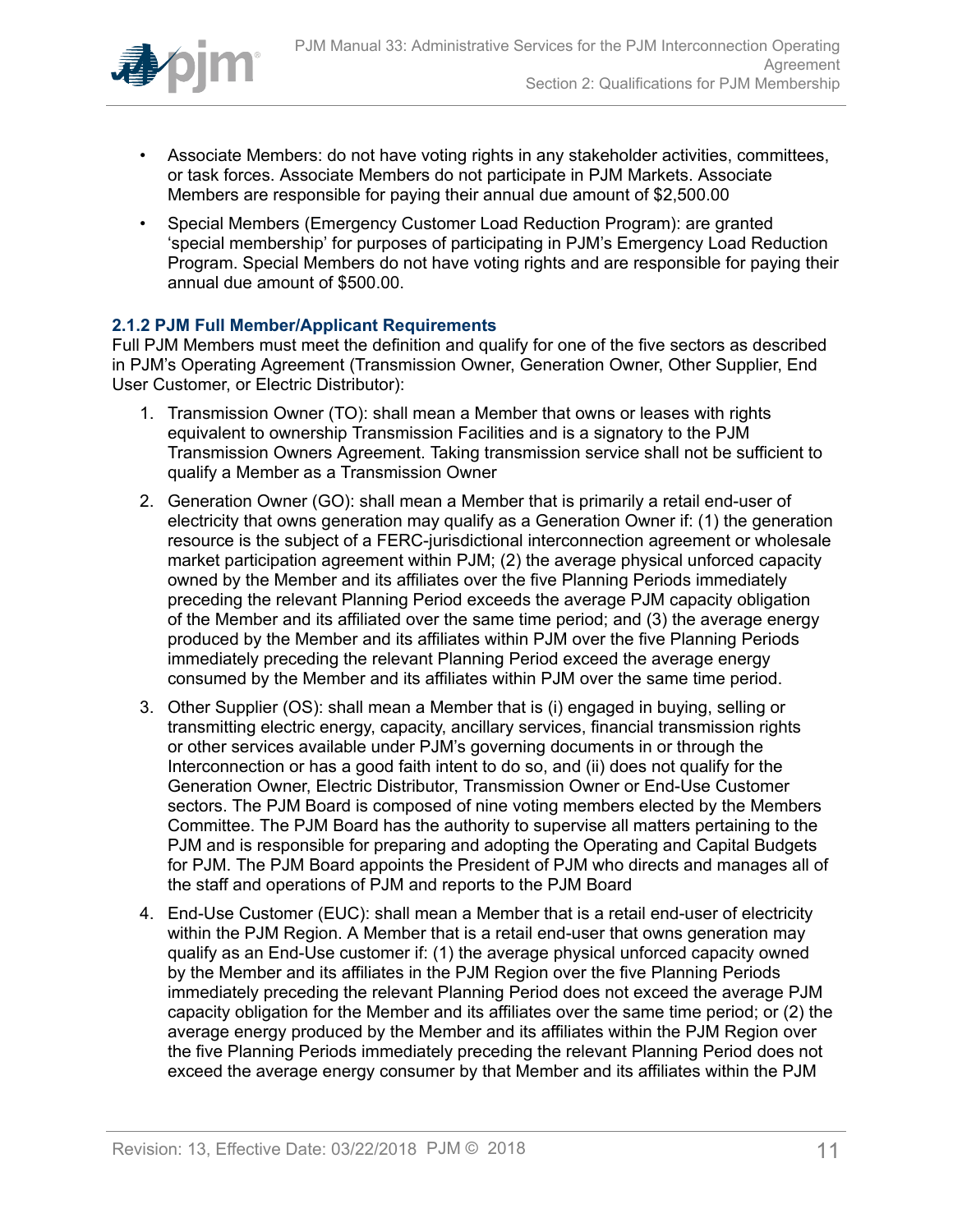

Region over the same time period. The foregoing notwithstanding, taking retail service may not be sufficient to qualify a member as an End-Use Customer.

5. Electric Distributor (ED): shall mean a Member that (1) owns or leases with rights equivalent to ownership electric distribution facilities that are used to provide electric distribution service to electric load within the PJM Region; or (2) is a generation and transmission cooperative or a joint municipal agency that has a member that owns electric distribution facilities used to provide electric distribution service to electric load within the PJM Region

#### **All PJM members are required to meet the following requirements:**

- Submit the required membership application documentation along with the application and membership fees (if applicable)
- Share in costs of PJM operations
- Comply with any orders needed to deal with emergency conditions on the grid
- Plan and operate their facilities in cooperation with other PJM members to assure reliability
- Execute additional agreements based on specific lines of business that are required (e.g. Load Serving Entity – Signatory of the RAA, Executed F1)

A full list of PJM Member Responsibilities can be found in section 11.3 of PJM's Operating Agreement.

### <span id="page-11-0"></span>**2.2 Application Cost and Membership Cost**

Applicants accepted for membership in PJM must pay all costs and expenses associated with the additions and modifications to their own metering, communication, computer, and other appropriate facilities and procedures necessary to affect their including in the operation of PJM.

|                                                                                                                                                              | <b>Application Fee</b> | <b>Annual Membership Fee</b> |
|--------------------------------------------------------------------------------------------------------------------------------------------------------------|------------------------|------------------------------|
| Affiliate of Current Market Buyer<br>Members                                                                                                                 | \$1,500.00             | <b>Not Required</b>          |
| <b>Affiliates of Current Market</b><br>Seller Members                                                                                                        | Not Required           | Not Required                 |
| Associate Members                                                                                                                                            | Not Required           | \$2,500.00                   |
| Full Members, Market Buyers,<br>including but not limited to Load<br><b>Serving Entities, Curtailment</b><br>Service Providers, or Power<br><b>Marketers</b> | \$1,500.00             | \$5,000.00                   |
| Market Sellers (including but not<br>limited to Generator Owners)                                                                                            | Not Required           | \$5,000.00                   |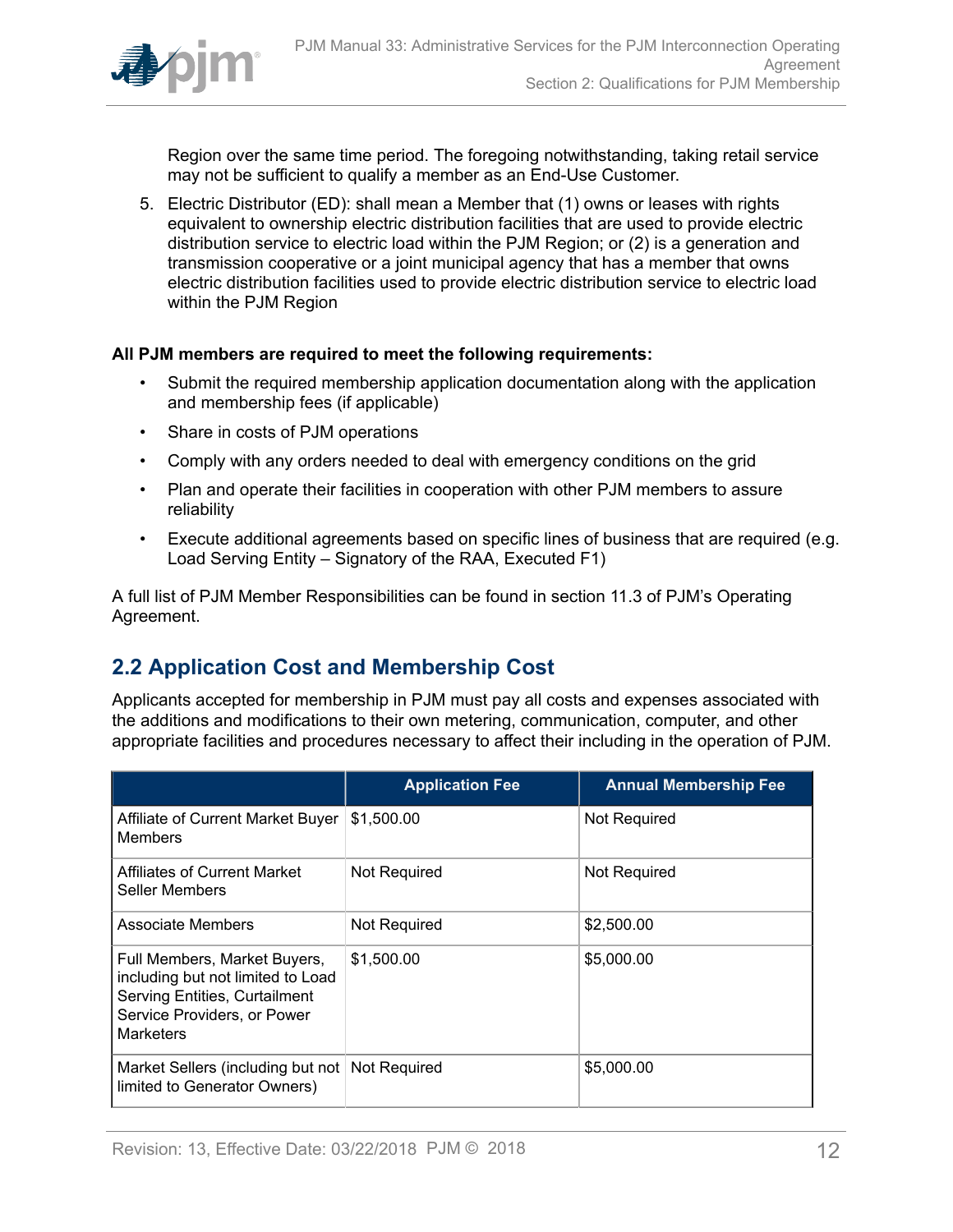

|                                                      | <b>Application Fee</b> | <b>Annual Membership Fee</b>                                                                                                     |
|------------------------------------------------------|------------------------|----------------------------------------------------------------------------------------------------------------------------------|
| <b>Special Members</b>                               | Not Required           | \$500.00 plus                                                                                                                    |
|                                                      |                        | 10% of each payment owed<br>by PJM for a Load Reduction<br>Event is withheld - not to<br>exceed \$5,000.00 in a calendar<br>year |
| <b>Transmission Customers Only</b><br>(not a member) | Not Required           | Not Required                                                                                                                     |

Membership Fee (Primary/Voting Members Only)

| 12 months | \$5,000.00 | Start date in January   |
|-----------|------------|-------------------------|
| 11 months | \$4,583.00 | Start date in February  |
| 10 months | \$4,166.67 | Start date in March     |
| 9 months  | \$3,750.00 | Start date in April     |
| 8 months  | \$3,333.33 | Start date in May       |
| 7 months  | \$2,916.67 | Start date in June      |
| 6 months  | \$2,500.00 | Start date in July      |
| 5 months  | \$2,083.33 | Start date in August    |
| 4 months  | \$1,666.67 | Start date in September |
| 3 months  | \$1,250.00 | Start date in October   |
| 2 months  | \$833.33   | Start date in November  |
| 1 month   | \$416.67   | Start date in December  |

\*Only membership fees for Primary/Voting members are eligible to be prorated

# <span id="page-12-0"></span>**2.3 Credit Policy and Requirements**

The Credit Overview explains the majority of credit issues and requirements that affect PJM and its Participants. The Credit Overview and Supplement Guide can be found on PJM's website at [http://www.pjm.com/about-pjm/member-services/~/media/documents/agreements/pjm-credit](http://www.pjm.com/about-pjm/member-services/~/media/documents/agreements/pjm-credit-overview.ashx)[overview.ashx](http://www.pjm.com/about-pjm/member-services/~/media/documents/agreements/pjm-credit-overview.ashx)

As provided for in FERC Order 890, this document also serves as a supplement to Attachment Q (credit policy) of the PJM Tariff. As a supplement, it describes certain practices and procedures (such as the credit scoring algorithm) which are not part of the filed Tariff. Such descriptions are intended to document PJM's implementation of the PJM agreements, but in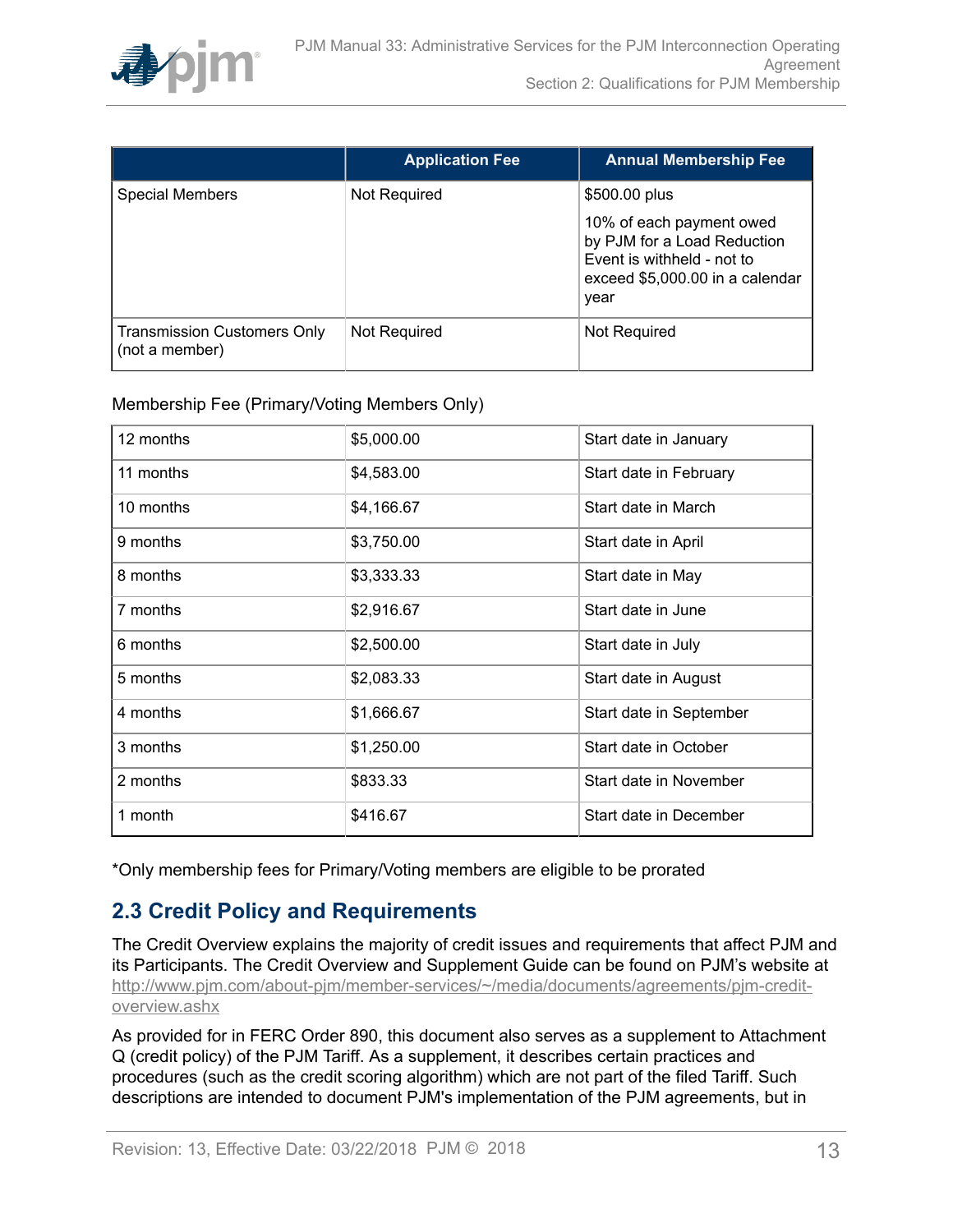

case of conflict between this document and any of the PJM agreements, the PJM agreements shall govern.

The Credit Overview is a summary only and does not necessarily include all credit-related provisions of the PJM Tariff or the Operating Agreement of PJM Interconnection, L.L.C. or other agreements between PJM and its Participants (the "PJM Agreements"). All applicants, participants and members are responsible to review and understand the PJM agreements themselves. If conflicts exist between explanations in the Credit Overview and any of the PJM agreements, the PJM agreements will govern. In addition, except as otherwise provided in the PJM agreements, PJM reserves the right to modify or supplement the requirements stated in the Credit Overview.

PJM's credit provisions are administered by PJM's Credit Department.

### <span id="page-13-0"></span>**2.4 Name Change Process**

In order to change member company names on PJM Interconnection agreements, members are required to provide PJM with the following documents:

- A letter to Andy Ott on official company letterhead, providing the new company name and effective date of the name change.
- A copy of the name change filing certified by the Secretary of State (state documentation).
- An updated affiliate disclosure form reflecting the new company name.
- An updated W-9 reflecting the new company name.

All materials should be mailed to:

PJM

Knowledge Management Center

Attn: Megan McLaverty

2750 Monroe Boulevard

Audubon, PA 19403

### <span id="page-13-1"></span>**2.5 Withdrawal Process**

A PJM member needing to withdraw should send a letter stating the intent to withdraw to the following:

P.IM

Knowledge Management Center

Attn: Megan McLaverty

2750 Monroe Boulevard

Audubon, PA 19403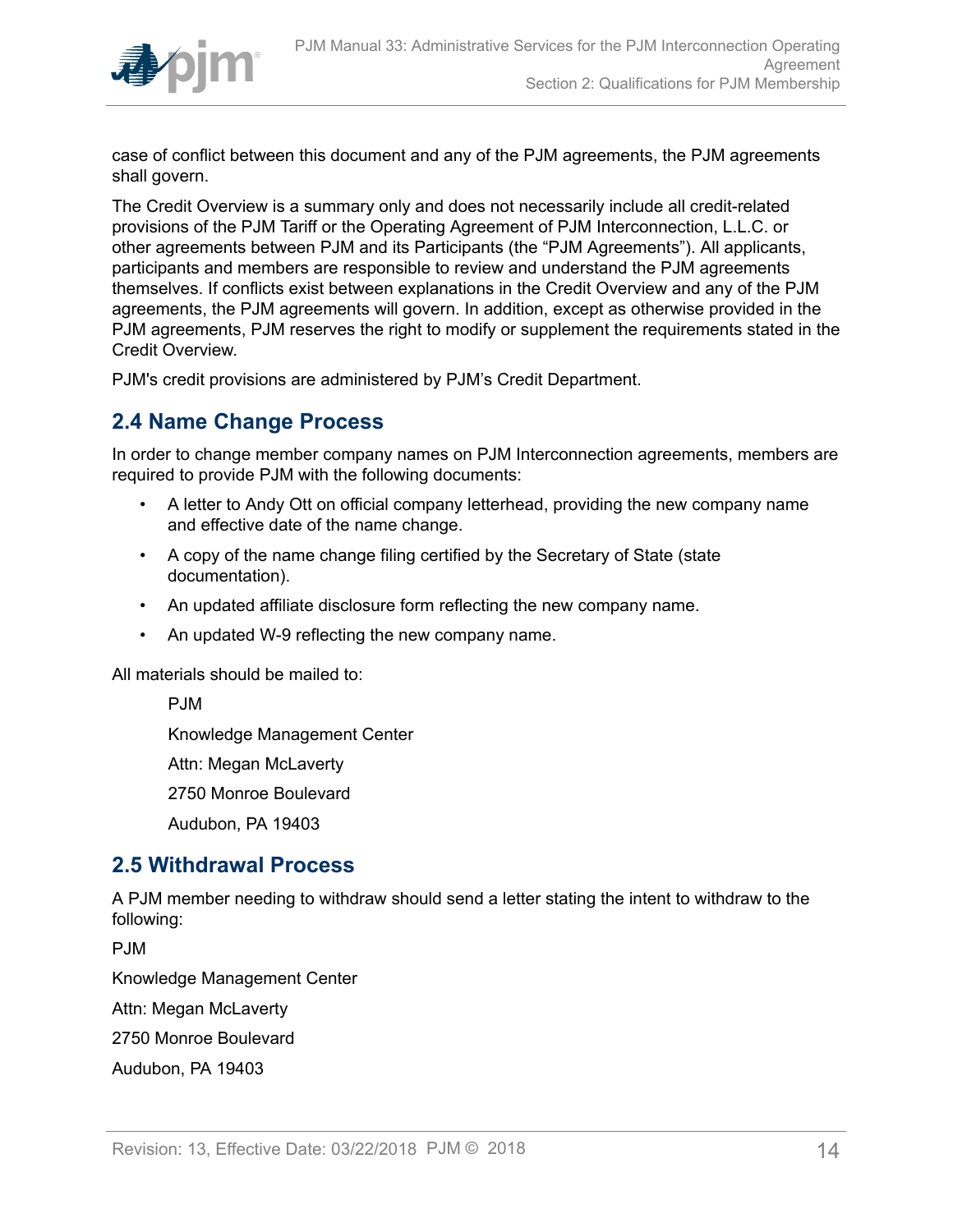

- If a member is a transmission service customer, as well as a member, the letter must indicate if transmission services will be continued once the member has withdrawn.
- If a member is terminating their membership as well as their transmission service, the letter should also indicate that their credit should be terminated. Credit will continue to be needed if transmission service alone is requested.
- Upon the receipt and processing of a members withdraw request, all company PJM tool access will be switched to 'Read Only.' Members must indicate the understanding of this procedure in their withdraw letter request.
- There is a 90-day waiting period for membership termination to be effective per the Operating Agreement of PJM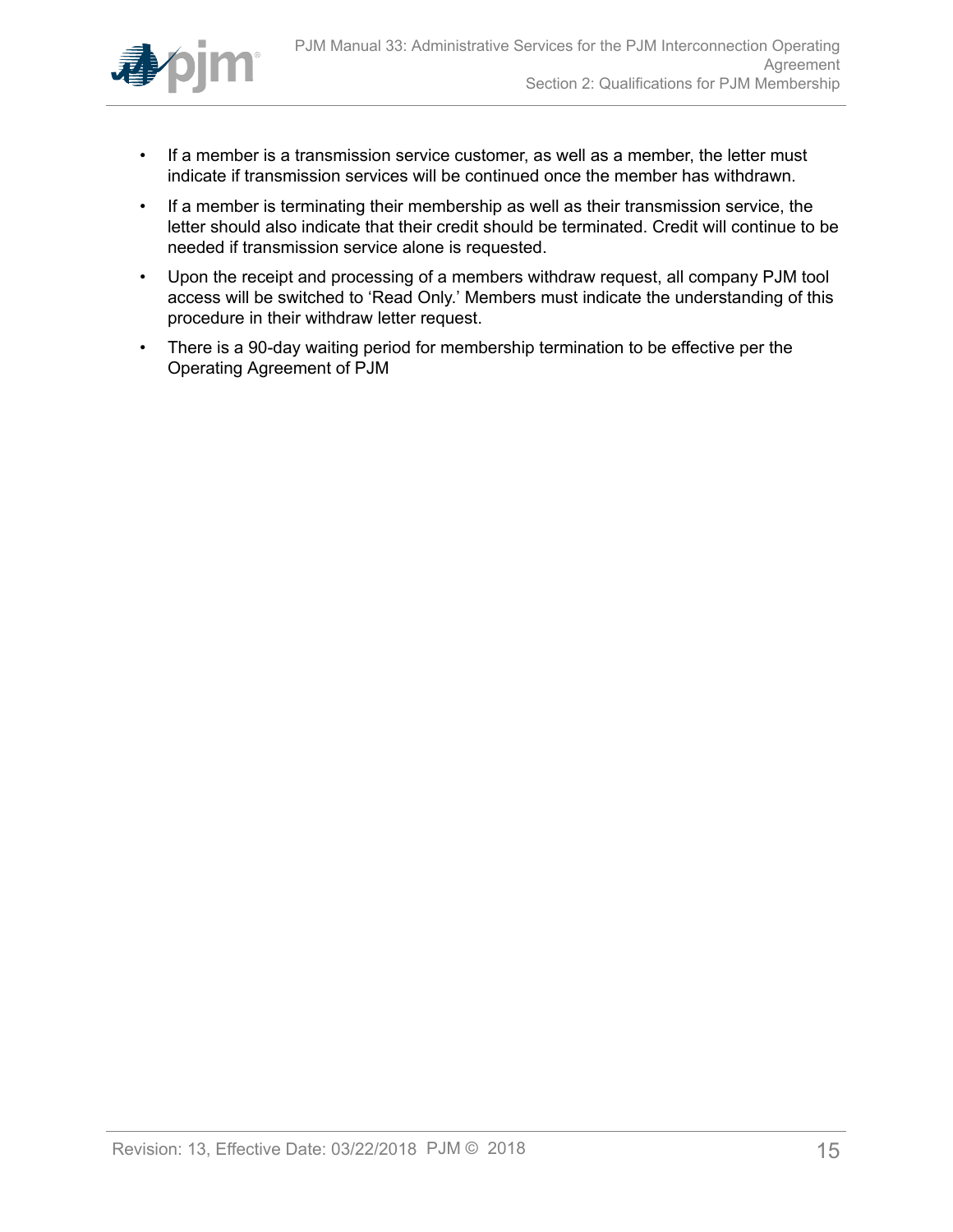

## <span id="page-15-0"></span>**Section 3: Market Data Postings**

Welcome to the Welcome to the Market Data Postings section of the **PJM Manual for Administrative Services for the PJM Interconnection Operating Agreement**. In this section, you will find the following information:

• A description of the data PJM will post relative to the operation of its electricity markets valuable for public dissemination

## <span id="page-15-1"></span>**3.1 Market Data Postings**

To the extent PJM deems information relative to the operation of its electricity markets valuable for public dissemination, or upon request by one or more PJM stakeholders, PJM will post aggregated market data on its public web site. In order to ensure that market sensitive data is not revealed and to prevent potential misuse of such data, PJM will only post aggregated market data to the extent that it meets the following criteria:

- More than three (3) market participants' data in a particular category is being aggregated for posting. For example, if the data being considered for posting is load data, more than three (3) Load-Serving Entities' data must be aggregated; and
- The data to be posted is aggregated over a geographic area no smaller than a PJM transmission zone.

The data to be posted may not violate these criteria both on its own or when used in combination with other previously posted data.

Data that was posted before the creation of this guideline is assumed to be appropriate and acceptable.

Data that does not meet these guidelines may still be posted if such disclosure is deemed acceptable by PJM, the PJM Independent Market Monitor, and the members whose data will be posted.

Notwithstanding the above, the following types of data specified below are deemed not to be confidential and may be disseminated by PJM or the Independent Market Monitor under the limited circumstances described below:

Individual resource outages: PJM may release information on specific outages of resources consistent with Section 18.17 of the PJM Operating Agreement as set forth in greater detail herein. In any report or publication of sequence of events and/or lessons learned relative to an event, disturbance, or unusual operating condition on the transmission system (for example, a severe weather event or an event that required the shedding of firm load), PJM may publish in the public domain certain information on the status of resources involved in the event, disturbance, or condition.

- Provided that the report is published no less than 60 days after the event, disturbance, or condition, the following information shall be deemed already in the public domain:
	- o Resource name
	- o Resource Owner/Operator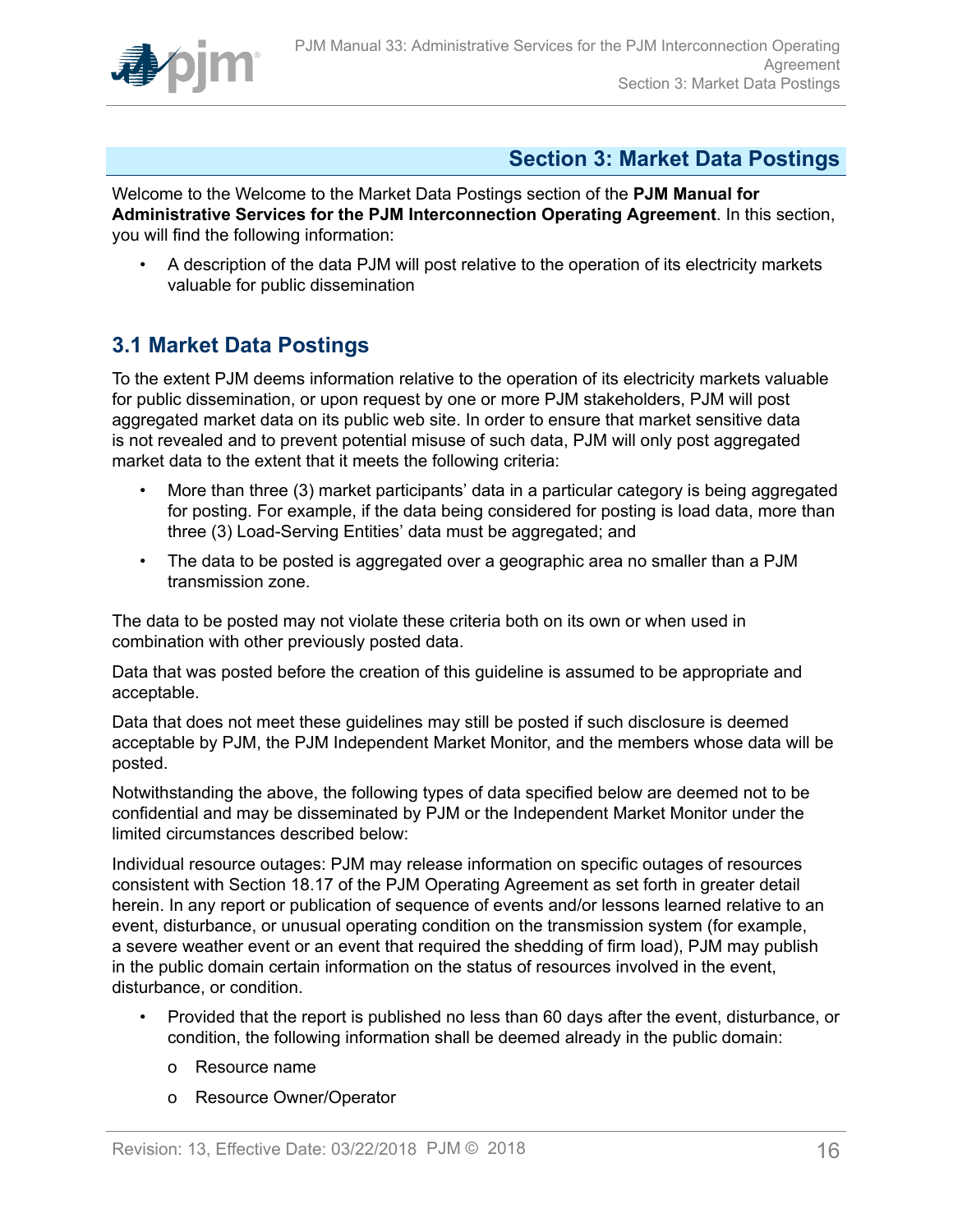

- o Status including change in status (available, unavailable, operating, outage type (planned, maintenance, forced, etc.) during the period of the 24 hours prior to the event to the 24 hours after the event
- o Any switching event on the transmission system affecting the resource during the period of the 24 hours prior to the event to the 24 hours after the event
- o The instantaneous output (MW and/or MVAR) or average hourly output (MW and/or MVAR) of the resource during the period of the 24 hours prior to the event to the 24 hours after the event
- o Any unique behavior of the resource during the during the period of the 24 hours prior to the event to the 24 hours after the event (e.g. unit oscillations)

Demand response: PJM may release information on the amount of Demand response available in localized areas (i.e. the amount of MW in a defined area such as a set of zip codes) in order to supply information or report on events or describe situations. Such circumstances include but are not limited to a severe event on the transmission system, a severe weather event, the formation of a closed loop interface, or the need for a transmission system upgrade. This information shall not contain specific offers or suppliers and shall not disclose the amount of supply in an area smaller than three zip codes.

Cleared and Offered Capacity Resources: PJM may release the total amount of offered and cleared Capacity Resources when reporting on RPM Capacity Market results. Such information must be aggregated by transmission zone.

Information regarding uplift payments may be released provided that such information represents generation in an area no smaller than a transmission zone, and a time period no shorter than a single operating day. Such information may include uplift payments broken down in the Day-Ahead and Real-Time Energy Markets by payment category or cause.

Three Pivotal Supplier Test Results: PJM may release aggregated statistics related to the execution and results of the Three Pivotal Supplier Test. Such statistics may not identify individual resource owners.

Member data that has been publicly made available by that PJM Member or by a state or federal regulator shall not be considered confidential by PJM

Fuel Mix: PJM may publish information on the fuel mix of resources operating in the PJM system provided there are at least three generation resources in each fuel category (regardless of whether those resources are operating or not).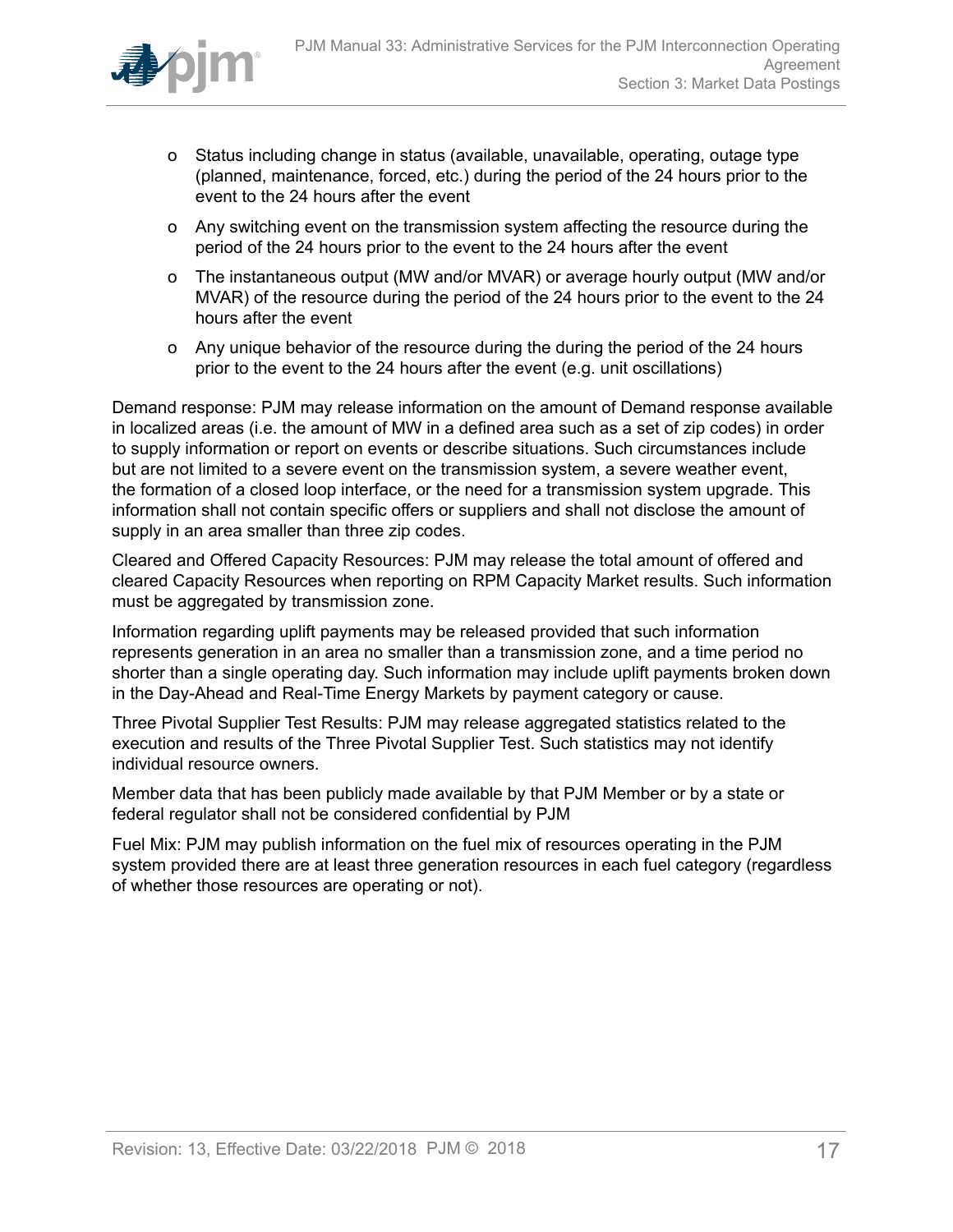

## <span id="page-17-0"></span>**Section 4: Dispute Resolution**

Welcome to the *Dispute Resolution* section of the **PJM Manual for Administrative Services for the PJM Interconnection Operating Agreement.** In this section, you will find a discussion of dispute resolution based upon the Operating Agreement of PJM and the PJM Open Access Transmission Tariff.

To the extent any dispute arises between one or more PJM Participants regarding any issue covered by the Operating Agreement, the PJM Participants must follow the dispute resolution procedures in the Tariff as summarized below.

## <span id="page-17-1"></span>**4.1 Dispute Resolution Procedures**

The Dispute Resolution Procedures call first for resolution on an informal basis and then for arbitration, if necessary.

### <span id="page-17-2"></span>**4.1.1 Informal Dispute Resolution**

Any dispute between a Transmission Customer and a Transmission Provider involving Transmission Service under the Tariff will be referred to a designated senior representative of each of the PJM Members for resolution on an informal basis as soon as possible. In the event the designated representatives are unable to mutually resolve the dispute within 30 days (or a different period as may be agreed), the dispute may be submitted to arbitration as described below. Note also that any application for a rate change or other change to the Tariff or any Service Agreement entered into under the Tariff will be presented directly to FERC for resolution.

#### <span id="page-17-3"></span>**4.1.2 Arbitration**

Arbitration initiated under the Tariff will be conducted before a single neutral arbitrator appointed by the PJM Members to the dispute. If a single arbitrator cannot be agreed upon, each PJM Member will select one arbitrator and those two will select a third arbitrator. The arbitrator(s) will be knowledgeable in electric utility matters and have no current or past substantial business or financial relationships with either PJM Member. Arbitration will be generally conducted in accordance with the Commercial Arbitration Rules of the American Arbitration Association.

The arbitrator(s) will render a decision within 90 days of appointment unless otherwise agreed. They will be authorized only to interpret and apply the provisions of the Tariff and any Service Agreement entered into under the Tariff and will not have the power to modify or change them in any manner.

The decision of the arbitrator(s) will be final and binding and judgment on the award may be entered in any court having jurisdiction. The decision of the arbitrator(s) may be appealed solely on the grounds that the conduct of the arbitrator(s), or the decision itself, violates the standards of the Federal Arbitration Act and/or the Administrative Dispute Resolution Act. The decision must also be filed with FERC if it affects jurisdictional rates, terms and conditions of service or facilities.

### <span id="page-17-4"></span>**4.1.3 Arbitration Costs**

Each PJM Member that is a party to the dispute will be responsible for its own costs incurred during the arbitration process and for the following costs: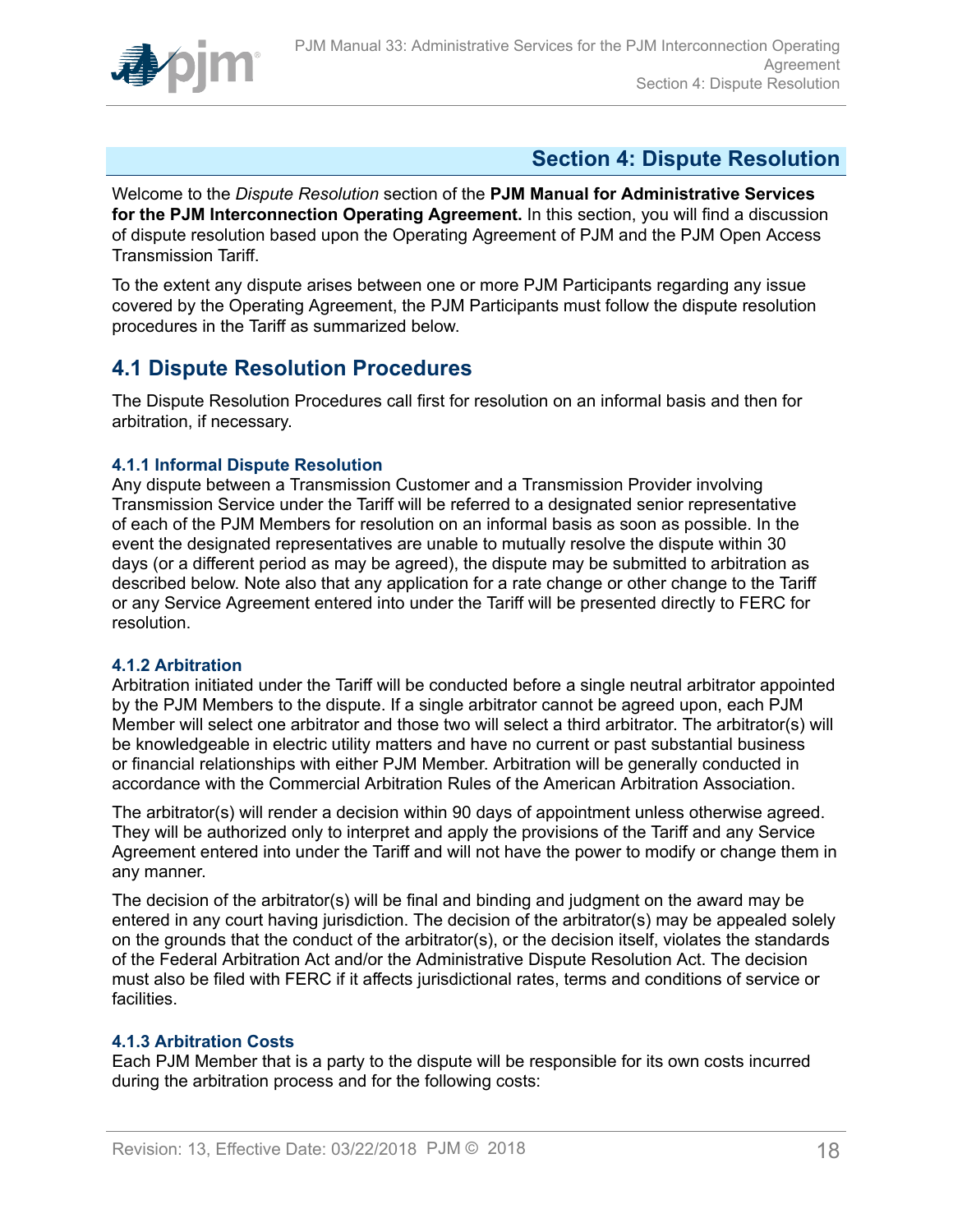

- the cost of the arbitrator chosen to sit on a three-member panel and a proportionate share of the cost of the third arbitrator
- a proportionate share of the cost of a single arbitrator
- a proportionate share of the cost incurred by PJM related to a dispute not involving PJM.

#### <span id="page-18-0"></span>**4.1.4 Rights under the Federal Power Act**

Nothing in the Dispute Resolution Procedure will restrict the rights of any PJM Member to file a complaint with FERC under the relevant provisions of the Federal Power Act.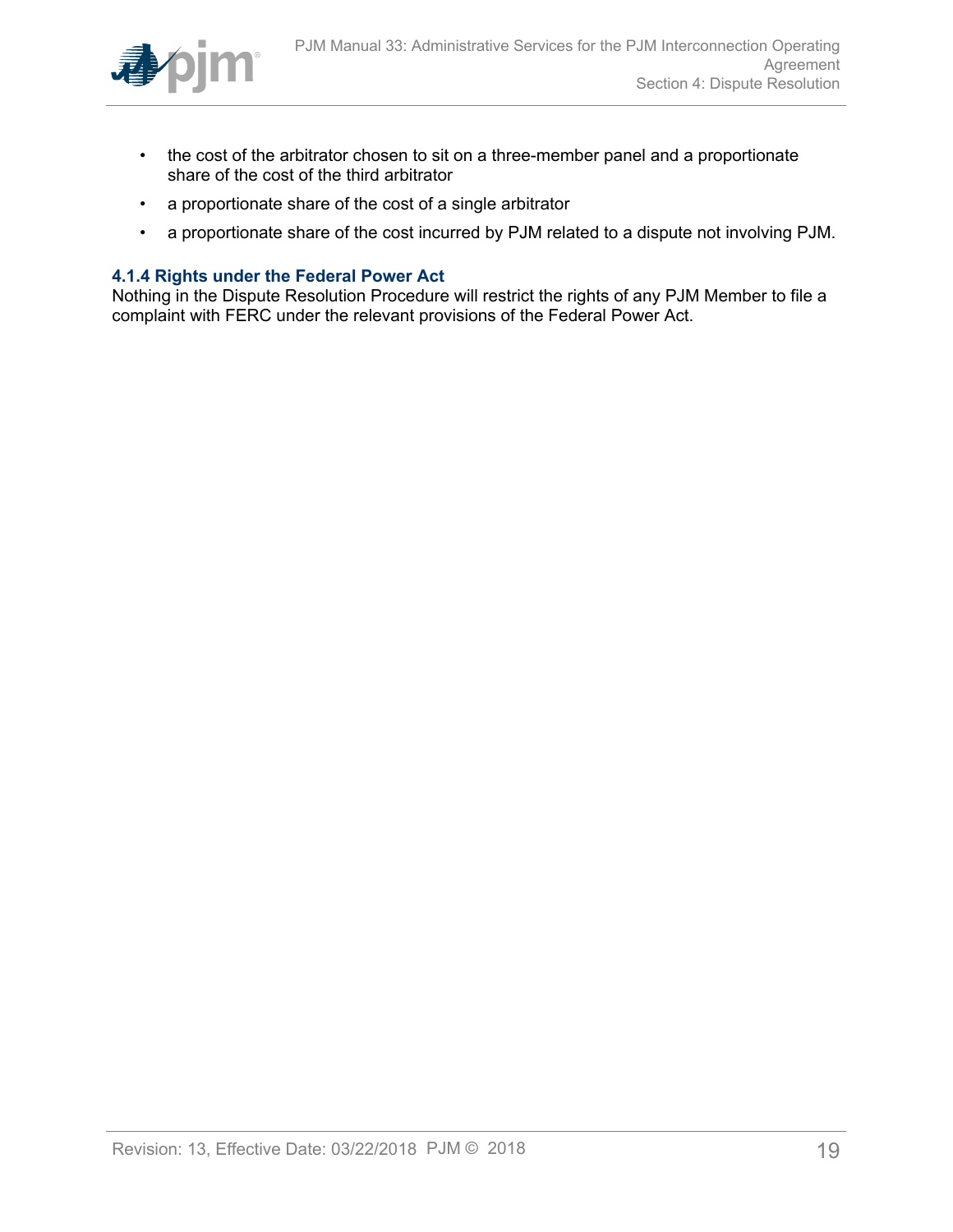

### <span id="page-19-0"></span>**Revision History**

#### **Revision 12 (03/31/2016):**

- Revised Section 3.5 to include specific exceptions to the general policy regarding data postings
- Changed ownership for this manual from Lynn Horning and Vince Duane to Adrien Ford, Director, Member Relations
- Administrative Change Updated references for eData to Data Viewer, EFTR to FTR Center and eMKT to Markets Gateway

#### **Revision 11 (05/29/2014):**

• Added Section 3.2.4 – Load Reallocation due to Member Default.

#### **Revision 10 (04/11/2014):**

- Change in management from Sean McNamara to Lynn Horning
- Two of the eSuite Applications have been renamed. Moving forward EES will be known as ExSchedule and eMTR will be known as Power Meter.

### **Revision 09 (07/22/2010):**

• Added Section 3.6 Market Data Postings as required for FERC Order 719 Compliance and approved by the MRC on March 17, 2010.

#### **Revision 08 (04/13/2010):**

- Corrected Title Page typographical error: changed Council to Counsel
- Approval: updated Vince Duane's title to Vice President & General Counsel and added Sean McNamara as Manager of Member Relations
- Section 2: Qualifications for PJM Membership grammatical changes and updated links to new website
- Section 2: Qualifications of PJM Membership Effective Date, Termination & Withdrawal Process: corrected Article 6 to Article 5 and identified Reliability Assurance Agreement
- Section 2: Qualifications of PJM Membership updated settlement obligation period ending time frame
- Section 2: Qualifications of PJM Membership Application Cost: added membership costs and fee structure and clarifying language
- Section 2: Qualifications of PJM Membership Credit Policy and Credit Requirements: removed entire section and replaced it with a summary and added the link to the Credit Policy and Credit Requirements on the PJM website.
- Section 5: Dispute Resolution Arbitration Costs: clarifying language regarding PJM member

#### **Revision 07 (09/08/2008):**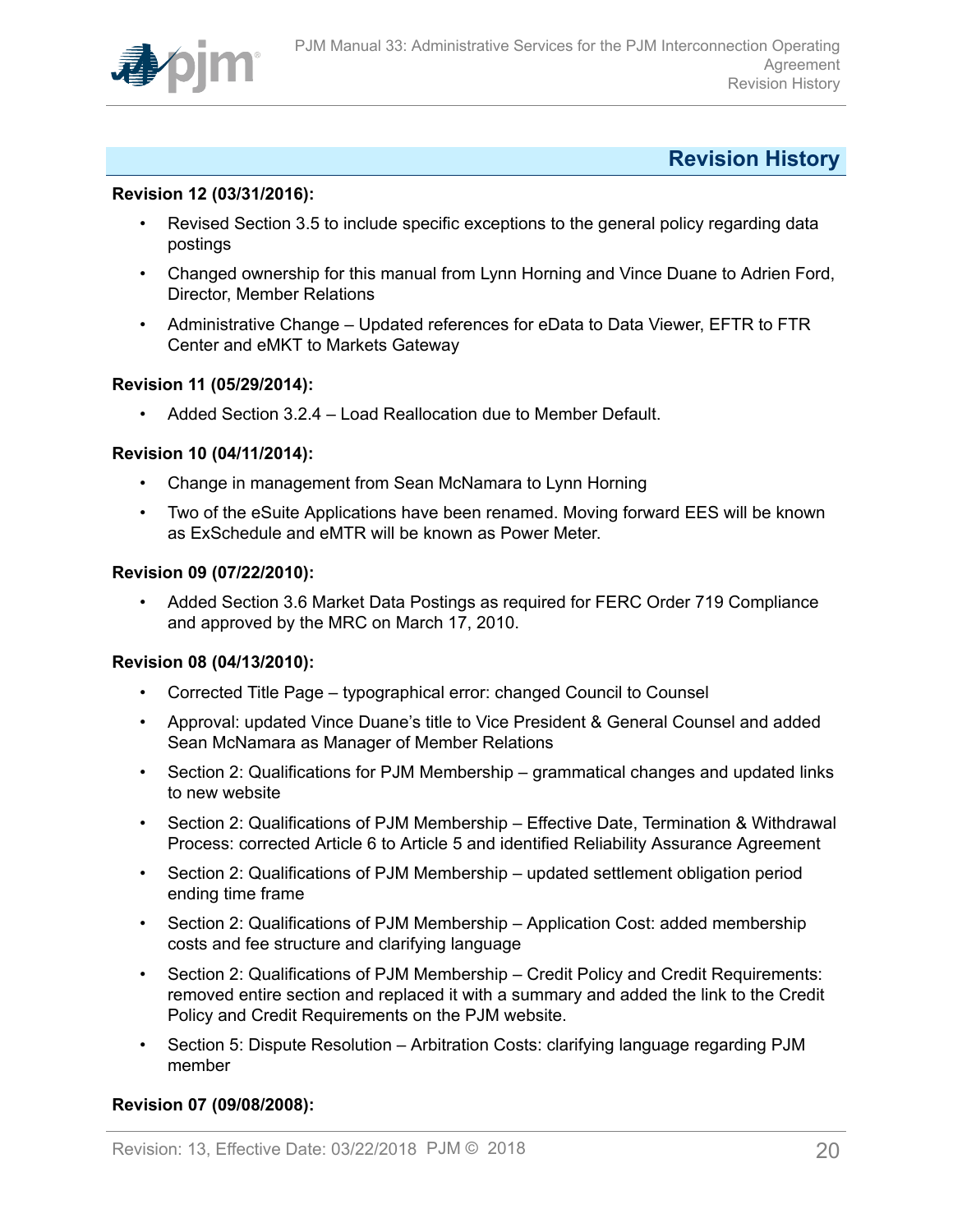

- Table of Contents (revised and updated page numbers)
- Section 1 Operating Agreement of PJM Overview (updated Sector Selection Form Members Committee
- Requirements for Application (name change)
- Section 2 Qualifications for PJM Membership (added Associate Membership)
- Section 2 Qualification for PJM Membership (replaced entire Credit Policy and Credit Requirements section)
- Section 3 PJM Interaction (added Associate Membership)
- Section 4 Members Committee (updated Committee Sectors)
- Section 4 Members Committee (updated Quorum and Voting)
- Section 4 Members Committee (updated Sector Challenge)

#### **Revision 06 (10/1/2007):**

- This revision is a rewrite of the PJM Manual for Administrative Services for the Operating Agreement of PJM reflecting current practices and procedures for doing business with PJM.
- Changed references from "*PJM Interconnection, L.L.C.*" to "*PJM*."
- Renamed Exhibits I.1 to Exhibit 1.
- Reformatted to new PJM formatting standard.
- Renumbered pages to consecutive numbering.
- Incorporated updated Sector Selection Form.
- Changed references from MAAC to Reliability First.
- Updated internal contacts.

#### **Revision 05 (4/26/2000):**

- Updated Attachment B: Application for Membership. Replaced "*Payment Surety Bond",* pages 10 and 11 of *Attachment E.*
- Updated Attachment C: Application for Transmission Services. Replaced "*Payment Surety Bond",* pages 10 and 11 of *Attachment E.*

#### **Revision 04 (3/24/2000):**

- Updated Attachment B: Application for Membership. Replaced *Attachment E.*
- Updated Attachment C: Application for Transmission Services. Replaced *Attachment E.*

#### **Revision 03 (2/04/2000):**

• Updated Attachment B: Application for Membership. Revised 'Letter of Credit' in Attachment E, page 9 of 10.